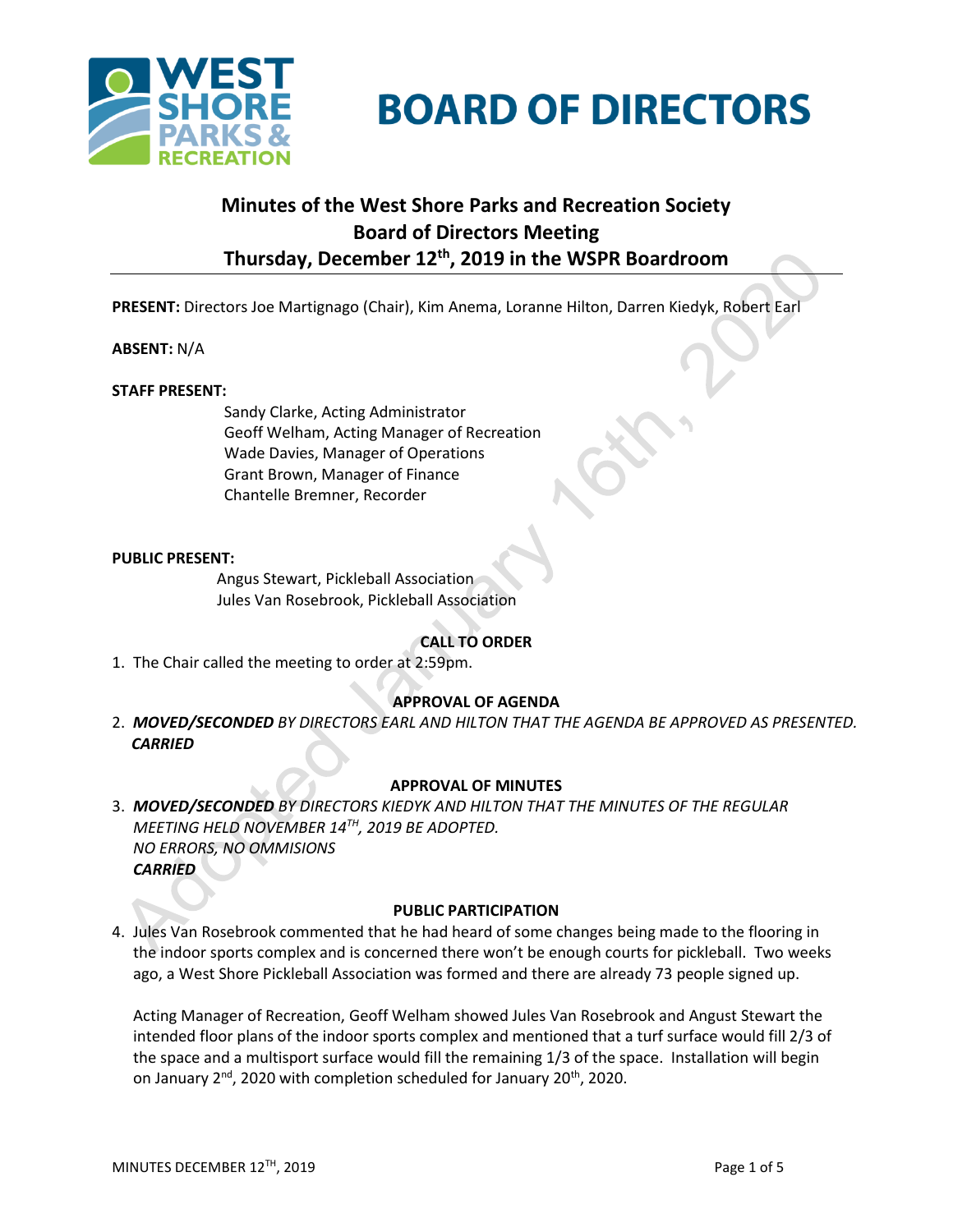Angus Stewart commented that he would have liked the opportunity for the public to be more involved in the design stage. He mentioned that the West Shore community suits the drop-in programming style and is concerned the new design will not meet the needs of the newly-formed West Shore Pickleball Association.

Acting Manager of Recreation, Geoff Welham mentioned that West Shore Parks & Recreation is offering more drop-in opportunities year round in gym spaces within the school system as well as the new courts in the indoor sports complex.

Angus Stewart commented that space is lacking in the West Shore for indoor sports that are played on surfaces other than turf. As a PE teacher in Saanich and a school rep for sports, Angus has experience designing indoor playing spaces. In addition to the need for indoor courts, the West Shore Pickleball Association is considering outdoor locations as well.

Chair, Joe Martignago asked Acting Administrator, Sandy Clarke and staff to follow up with both Angus Stewart and Jules Van Rosebrook.

#### **CHAIR'S REMARKS**

5. *Acting Administrator, Sandy Clarke commented on the following:*

West Shore Parks & Recreation staff are performing periodic traffic stops at the parking lot entrance off Ocean Blvd in order to modify people's driving habits and to not use the entrance as a cut through to the Island Highway. November saw some success but the issue had been growing again and during a traffic stop yesterday, a WSPR staff member was seriously injured by a community member and her car. West Shore Parks & Recreation staff are working with the RCMP for future monitoring of the Ocean Blvd parking lot entrance/exit.

# **STANDING COMMITTEES**

#### 6. **a) Strategic Plan Update**

*Acting Administrator, Sandy Clarke highlighted the following:*

There are four strategic priorities in the Strategic Plan including Strong Relationships, Sustainable Operations/Resources, Excellence in Service Delivery, and Innovation and Leadership. We are currently updating the document with the past year's achievements which will be available at the Board of Directors meeting in January 2020. The Annual Report highlights the accomplishments in each strategic priority area.

# **b) Finance** *Acting Administrator, Sandy Clarke highlighted the following:*

West Shore Parks & Recreation budget packages were dropped off to municipal offices three weeks ago. Budget presentations have been booked with three of the five councils.

**OLD BUSINESS**

# 7. **a) RFP Update**

*Consultant, Jonathan Huggett highlighted the following:*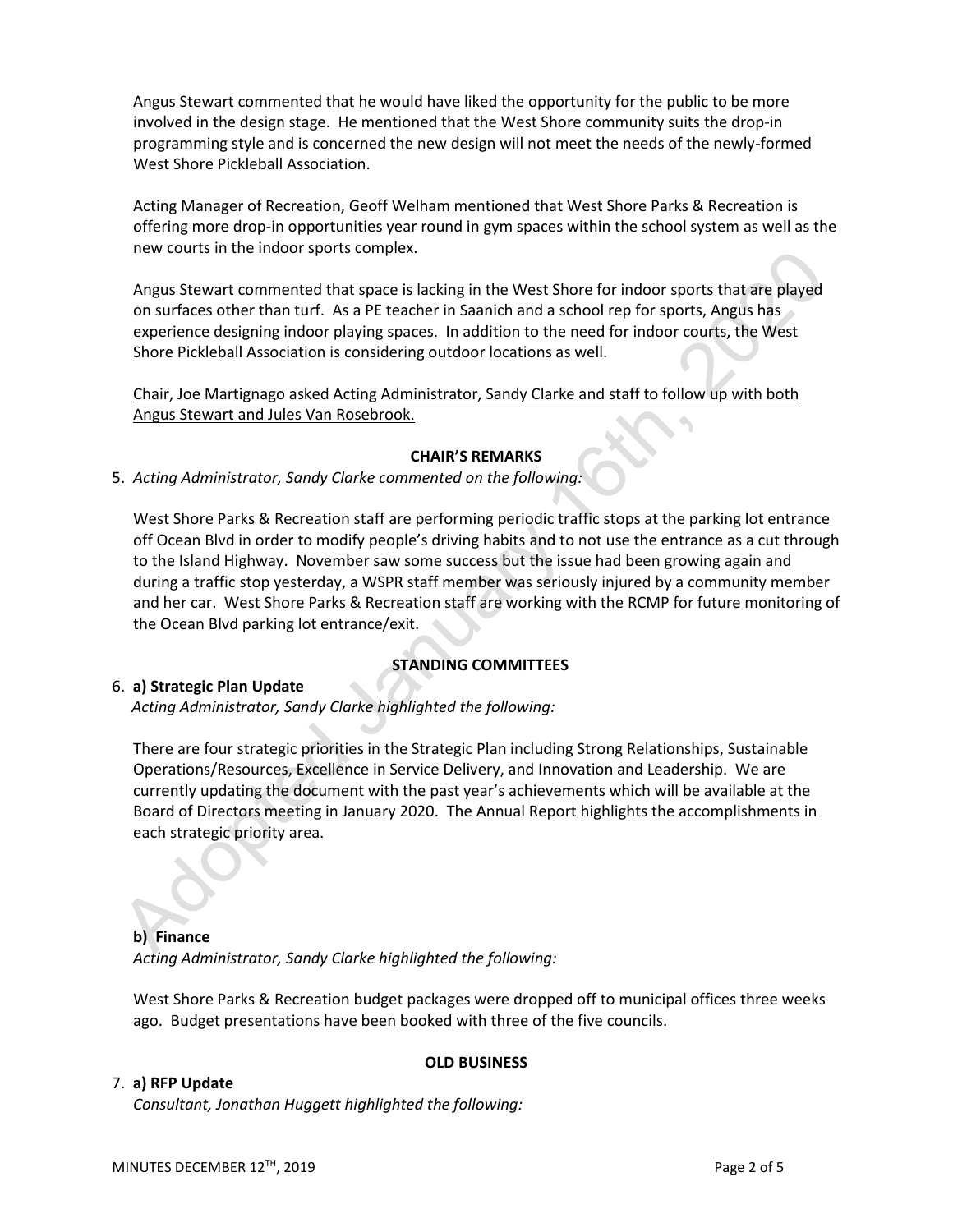Two proponents went through the RFP process. One submission was complete and the second submission was a withdrawal with intent to recommend an alternate process.

# *MOVED/SECONDED BY DIRECTORS EARL AND KIEDYK THAT THE RFP EVALUATION COMMITTEE'S REPORT BE RECEIVED AND THE BOARD SUPPORTS THE DECISION TO NOT GO FORWARD WITH EITHER PROPONENT. CARRIED*

The Board of Directors are to advise respective councils of the RFP outcome.

Acting Administrator, Sandy Clarke to notify the Union that there was no successful proponent, and the RFP is now closed.

#### **NEW BUSINESS**

8.N/A

# **FOR INFORMATION**

# 9. **a) Administrator's Report**

*Acting Administrator, Sandy Clarke highlighted the following:*

#### **Administration/Human Resources**

The Health and Safety Committee recently attended a training session on workplace inspections. The positive outcome of the training includes recommendations on who should be involved in doing the inspections in the various areas; creating policies which determine the risks within each area and creating corresponding inspection schedules.

Staff are currently planning the annual staff day training event. The theme for this year will be "The Future looks Bright". This annual training day focuses on an overview of the year's accomplishments as it relates to the strategic plan; a keynote speaker and various team building exercises. This year the event will be held in January 2020 due to conflicting year end events.

# **Operations**

November was Ammonia awareness month at WSPR and staff received several opportunities to attend a training session or participate in a facility ammonia drill. Colwood Fire was in attendance during the drill and were very impressed with our system and our proactive approach to ensuring all staff in the facility are prepared in the event of an ammonia leak. The training activated **The One Plan** which breaks the response into 4 key rolls. A video was produced by maintenance staff that lays the plan out for all staff to review.

The 6 week closure of the pool area running from November 11-December 26<sup>th</sup> is well underway. We are installing a SoftWalk foot friendly flooring from Myrtha Pools. This new feature is gentle on feet and joints and a great enhancement for rehab, water fit, and other programs. The main pool liner is being replaced and regular repairs to the pool deck are being completed. New paint and signage will also be added. There has been a delay in the delivery of the new air handling unit for the pool. It is now expected to arrive in the first week of January. As waiting for the delivery would have delayed the reopening of the pool by approximately 2-3 weeks it was decided to store the unit onsite and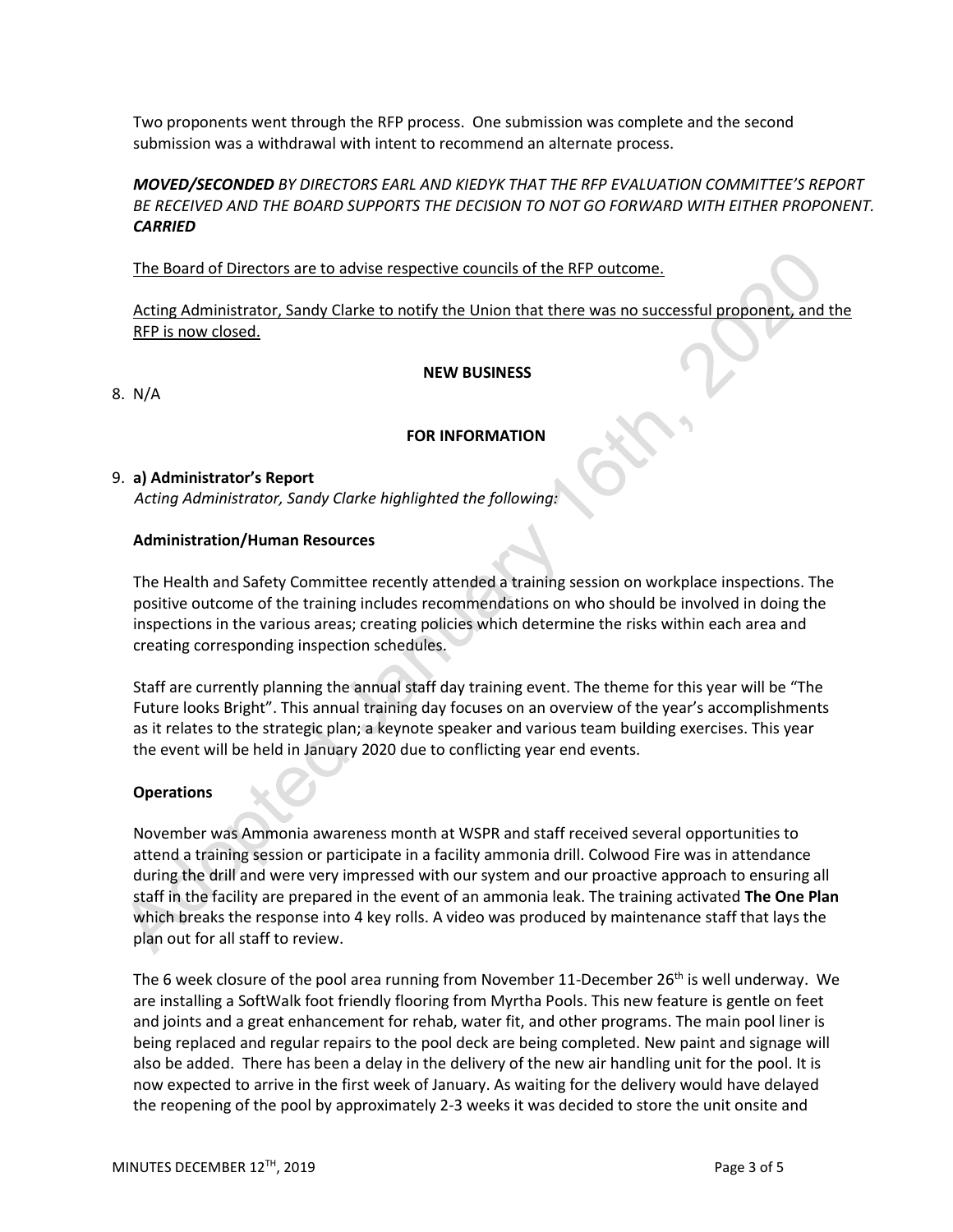plan for an install in June 2020 when the weather will permit the work to be done without a further closure. Staff are providing weekly updates of the shutdown progress on Facebook and Instragram to keep our patrons up to date. All WSPR pass holders are welcome to use their pass at all regional recreation centres including the Langford YM-YWCA during our 6 week closure.

#### P**rograms**

As we enter the Holiday season we have a number of specials highlighted in our facility. Winter Wonderland skates are being held in the JDF Arena. The arena is transformed for the Christmas season and skates are booked for groups from December 14-18. We are nearing capacity for these special skates. For the month of December, WSPR will be selling a "5 for you" promotional pass. The 5 drop-in pass is sold for \$15 and is a perfect stocking stuffer. WSPR staff will continue their tradition of giving back to the community. We are participating in the 12 days of giving and are collecting items to be donated to the Goldstream Food Bank Christmas hamper and stocking project. Staff also adopt 2 families and provide a complete Christmas basket for them including gifts and food options. Our holiday hours will include an early closure of 3pm on Christmas Eve and New Year's Eve and the facility is closed on Christmas and Boxing Day.

The fitness and aquatic department are gearing up for a busy new year. New equipment has been ordered for the weight room, including recumbent bikes and treadmills. Staff attended the Ripple Effects conference in Vancouver and reported it as a very worthwhile learning opportunity. The trend of recruiting and retaining front line staff was a focus and in response to that a new lifeguarding pathway to employment has been featured in our current Activity Guide.

The indoor sports complex dry floor grand opening has been delayed by one week in order to allow for the installation of the new surfaces in the first 2 weeks of January 2020. The grand opening is now slated for January 20, 2020 and invitations will be sent out to our member municipalities. In addition to the rental requests that are coming in, WSPR programs including family open gym; youth open gym, a toddler social, and birthday party programming will be offered.

We continue to pursue grant funding for a variety of our programs. Once again staff were successful in their request for community support in their application to Peninsula Co-op. WSPR received \$10,000 to support our year-round child minding service. We are submitting a grant for gender equity in recreational sport through UBCM's Community Grants Initiative 2019. The **Girls Got Game** program will address the issues facing girls such as inactivity, drop out and lack of confidence in sport and physical activity. According to the Women's Sports Foundation, "factors such as social stigma, lack of access, safety and transportation issues, costs and lack of positive role models, can all contribute to the reasons why girls drop out of sports in their adolescent years." By offering a no cost program lead by strong female coaches and athletes, we will provide role models to encourage participation and inspire a passion for sport and activity. Staff also continue to work with the provincial government on the Childcare BC new spaces fund. We have revised our application once again and are awaiting final word on our application.

The Skatepark Coalition and WSPR staff are now attending meetings with each municipal council or commission to pursue proportionate financial support for 60% of the skatepark construction cost. The additional 40% will come from community initiatives led by WPSR and the Westshore Skatepark Coalition. To date 2 municipal presentations have occurred in Langford and Colwood. The skatepark project has also received a community swell of support through letters from MLA John Horgan, MLA Mitzi Dean, Island Health, SD62, Debbie Aadland - Community Member, Kim Dillon - WorkLink and